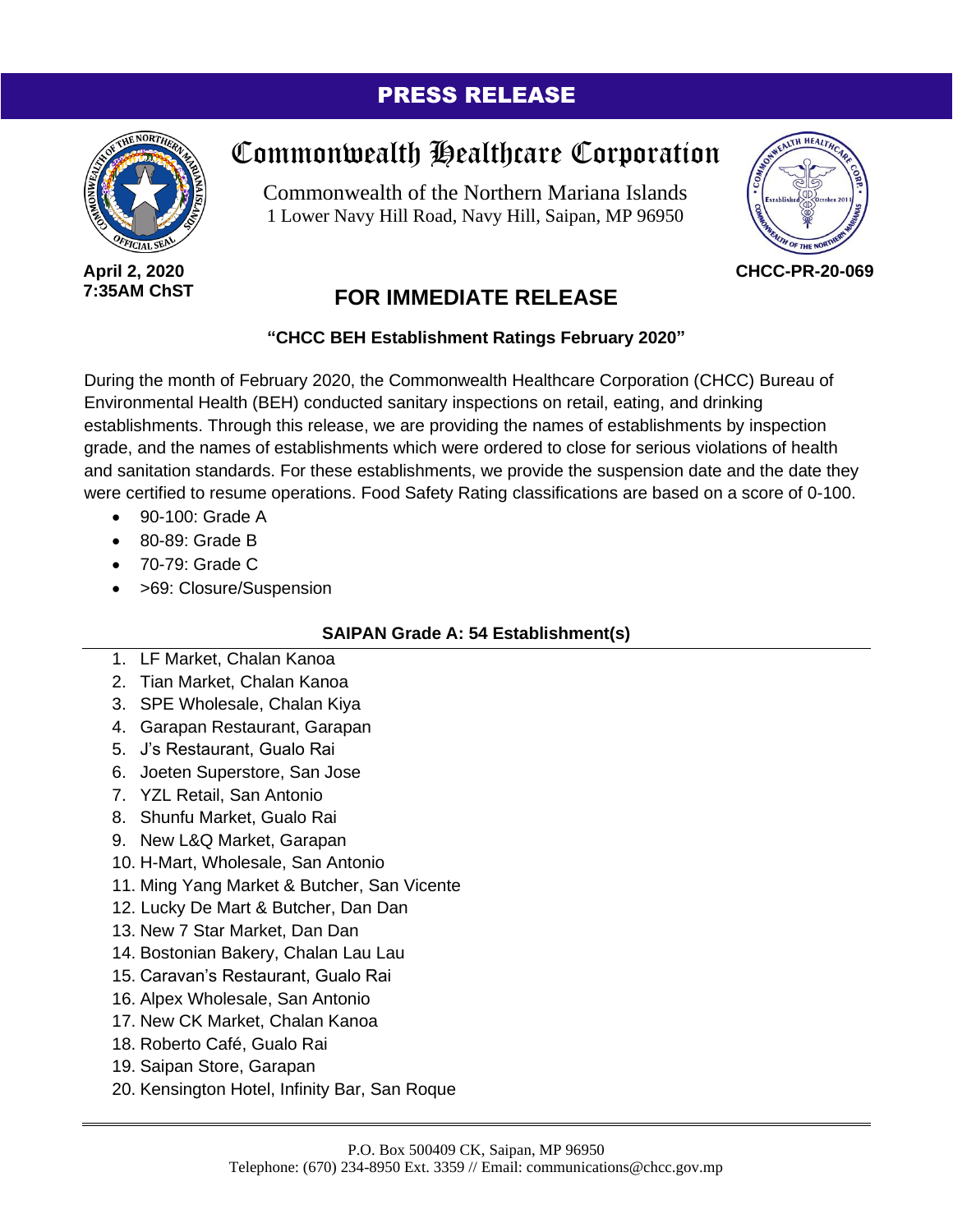- 21. Twin's Supermarket, Lower Navy Hill
- 22. Twin's Supermarket, Dan Dan
- 23. The Shack, San Jose
- 24. Hyatt Regency Hotel, Garapan (Inclusive of 13 establishments)
	- Skipper's Bar
	- Cafeteria
	- Bakery
	- Main Kitchen
	- Giovanni's
	- Lobby's Bar
	- Kili Café
	- DJ's Corner
	- Regency Club Lounge
	- Splash Pool Bar
	- Miyako
	- Teppanyaki
	- Regency Ball Room
- 25. Shinsen Restaurant, Garapan
- 26. Islander Mini Mart, San Antonio
- 27. Summer Snow, Susupe
- 28. Jin Li Market, Dan Dan
- 29. Guang Zhou Restaurant, Garapan
- 30. KS Market, Garapan
- 31. 999 Market, Chalan Piao
- 32. Tenda Supermarket, Koblerville
- 33. Asin Fish Mart, San Vicente
- 34. Han Nam Supermarket, Koblerville
- 35. Saipan Beach Restaurant, Chalan Kanoa
- 36. Toha Market and Butcher, San Antoni
- 37. New Shin Restaurant, Garapan
- 38. Lucky R Catering and Bakery, Chalan Kiya
- 39. Himawari Restaurant, Garapan
- 40. Korea House Restaurant, Susupe
- 41. Free Town Wholesale, San Antonio
- 42. I-Mart Retail, Tanapag

## **ROTA Grade A: 12 Establishment(s)**

- 1. Rota Resort, As Puladan (Inclusive of 2 establishments)
	- Pacifica Restaurant
	- Pacifica Bar
- 2. TJ Bake Shop, Sinapalo Village
- 3. TJ Enterprises, Pacific Hot Pepper, Sinapalo Village